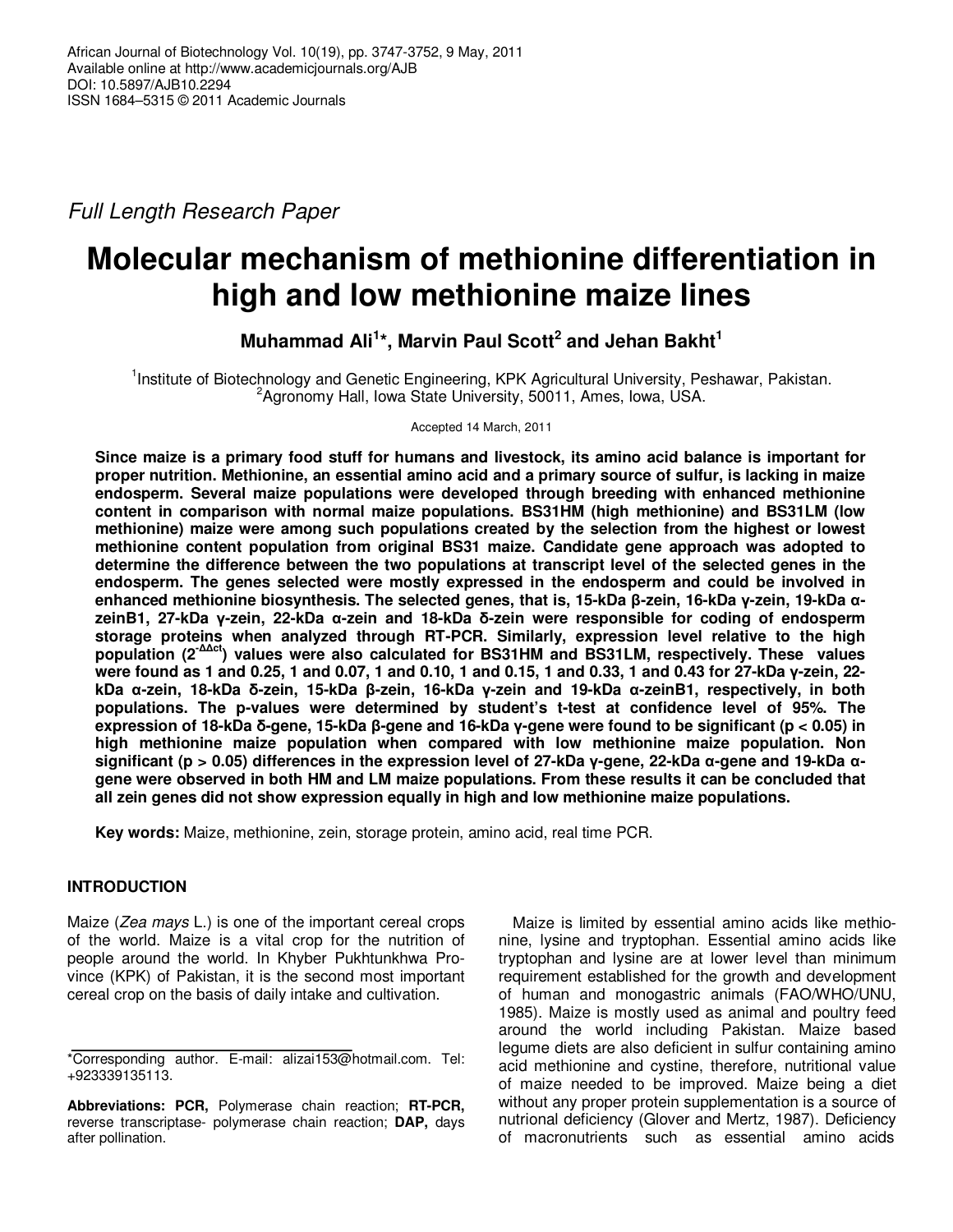methionine and lysine causes malnutrition and more than 40% of the world population are affected (Holger et al., 2004). Both methionine and lysine in poultry diets, has comparatively higher amount of supplemented methionine amino acid which has positive impact on growth (Featherstone and Rogler, 1978).

Modern breeding and plant genetic engineering techniques can improve the deficiencies of micrountrients, macrountrients and essential amino acids deficiencies in major crops to overcome malnutrition problems and other related health problems in the world (Welch and Graham, 2004; Wenefrida et al., 2009). Therefore, plant breeding programs should be started with main objectives to increase and balance the level of such limiting amino acids through their genetic improvement. Such nutritional improvement will reduce the cost of supplementation of synthetic essential amino acids in animal and poultry diets. Methionine is a sulfur rich essential amino acid that is limiting in maize based diets and recurrent selection strategies has been suggested as an efficient method for alteration of methionine content in maize grain (Scott et al., 2008). The maize endosperm consists of storage proteins where accumulation of amino acids take place (Larkins, 1986). These storage proteins are prolamins, composed of four different polypeptides which are alpha zein 19 and 22 kDa, beta zein 15 kDa, gamma zein 16, 27 and 50 kDa (Prat, 1987) and delta zeins 10 kDa (Larkins et al., 1993). Amino acid contents vary between each zein; the typical zein is particularly rich in proline, leucine, glutamine, alanine and serine, with these amino acids making up 70% of the total content. Zeins are synthesized in the rough endoplasmic reticulum and are deposited in the seed as relatively large, insoluble protein bodies that make up about 10 to 15% of the endosperm by volume (Larkins and Hurkman, 1978). These zeins can be separated using high performance liquid chromatography techniques which can precisely separate and characterize zeins in maize endosperm (Wilson, 1991). In situ hybridization analyses can determine the synthesis of gamma zein in endosperm before alpha and delta zeins (Woo et al., 2001), while beta zein have interaction with delta zein and beta zeins helps in deposition of delta and gamma zein protein bodies (Bagga et al., 1997). Conversely, the zeins are deficient in the essential amino acids lysine and tryptophan and alpha and gamma zeins are particularly low in methionine (Kirihara, 1988). The present study investigates maize population that have low and high methionine content by recurrent selection, their variation in mRNA expression of zeins genes in the endosperm quantitative RT-PCR analysis.

## **MATERIALS AND METHODS**

## **Plant material**

BS31HM (high methionine) and BS31LM (low methionine) maize populations were investigated and their endosperm tissue was collected from the kernels 14 days after pollination (DAP). The plant tissues were frozen in liquid nitrogen and stored at -80°C until used.

#### **RNA extraction**

The mRNA was isolated from approximately 100 g of each endosperm tissue using the methodology Promega PolyATtract 1000 kit (Promega Corp., Madison, WI), without modification. Isolated mRNA was quantified using a NanoDrop ND-1000 spectrophotometer and were stored at -80°C until amplification reactions was performed.

#### **DNA extraction**

DNA was isolated from 100 mg of leaf tissues. Ninety six wells PCR-Grade Genomic DNA Isolation Procedure for Cereal Leaf Tissues were used to isolate DNA from the leaf samples and were quantified using a NanoDrop ND-1000 spectrophotometer (Nano-Drop Technologies, Wilmington, DE). Isolated DNA samples were stored at -80°C until amplification reactions were performed.

#### **Candidate genes and primer designing**

Six genes 27 kDa, 16 kDa gamma zein gene, 22 kDa α-zeinZ1 gene, 19 kDa gene, 18 kDa δ-zein and 15 kDa β-zein were selected as candidate genes that had a role in methionine deposition in endosperm at maturity. Primers were designed using online (Primer3) primer designing software on the basis of product size of each selected gene and were provided by Integrated DNA Technologies (IDT) USA.

#### **Differential expression of candidate genes via quantitative realtime RT-PCR**

Real-time QRT-PCR experiments were performed with 1 ng of endosperm mRNA with concentration of 0.5 ng  $\mu$ <sup>1</sup> as an initial template. Primers were used to amplify the transcript levels of selected maize populations for high and low methionine content, whereas 18S primer was used as standard control. Stratagene Brilliant II QRT-PCR kit was used to assemble all reactions in 25 µl volumes according to manufacturer instructions with 500  $\mu$ M forward and reverse primers. The fluorophore CyBr Green was included in the reactions to quantify the amplified product. Reference dye was also added in the reaction to confirm the amplification as described in the manual. Cycling protocols were performed in a Stratagene MX3000P (Stratagene, La Jolla, CA) thermocycler and consisted of a first strand synthesis of 50°C for 30 min, followed by 95°C for 10 min, 40 cycles of 95°C for 30 s,  $T_m$ °C, 59°C for 1 min, 72°C for 30 s, followed by a dissociation curve, that involved taking a fluorescence reading at every degree between 55 and 95°C to ensure that only one product of the correct annealing temperature was amplified. Using the average fluorescence of cycles 4 to 14, the Stratagene analysis software established a fluorescence threshold below which fluorescence levels were not statistically different than the background fluorescence levels. The cycle at which any reaction crosses this threshold level is referred to as its Ct (threshold cycle) value. All reactions were run in triplicate to assess consistency, and each sample was normalized against 18S (also in triplicate) to ensure that any resulting differential expression was not due to varying amounts of initial RNA template. The delta Ct values were calculated by subtracting the 18S Ct value from Ct value of each primer. Similarly, the delta-delta Ct values were calculated by subtracting the mean ct value of high population from high population and low population from high population. Statistical differences between populations was calcu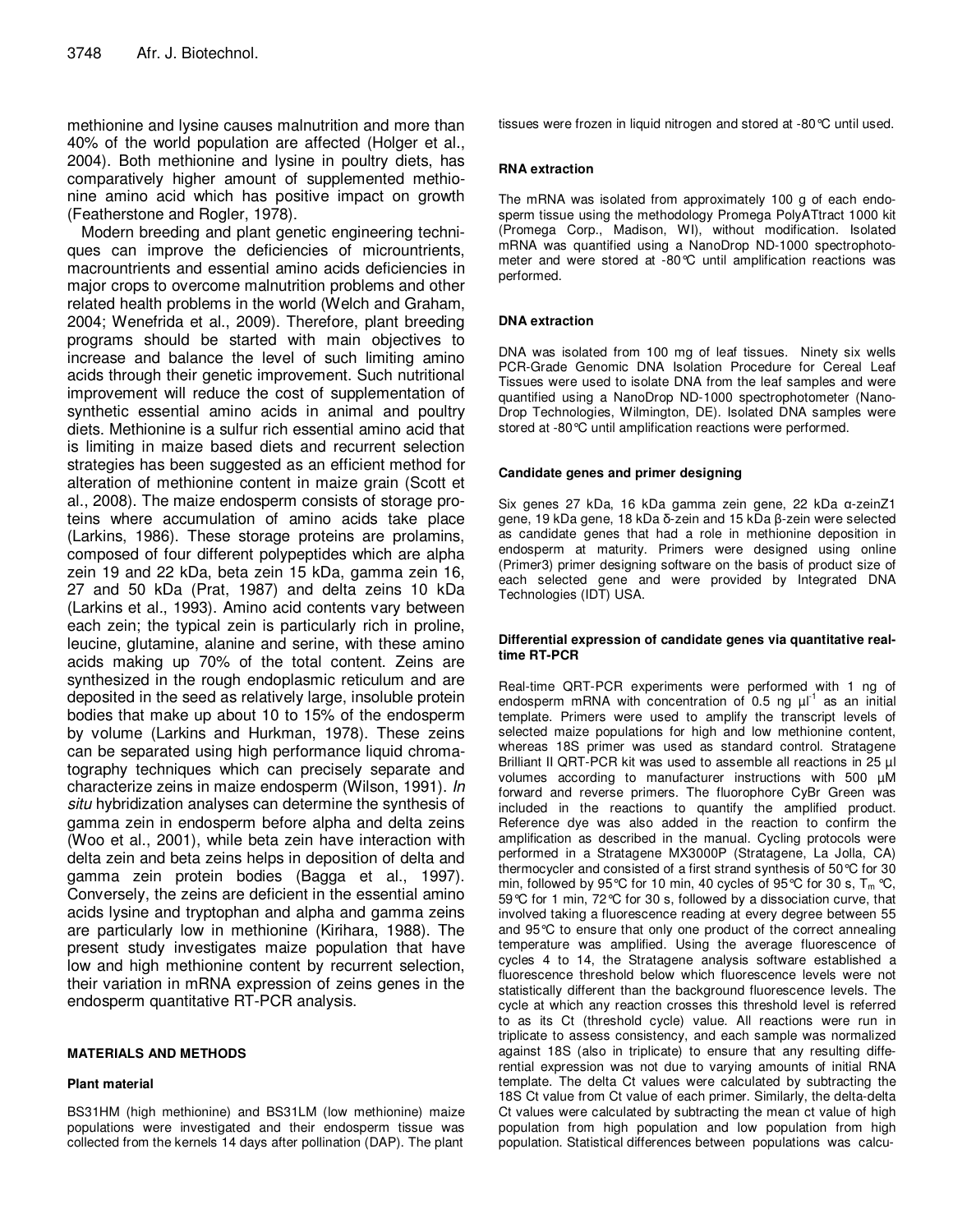lated by first determining the copy number of each individual plant using the population average and standard deviation and significance was calculated by using the Student's t-test assuming equal variances with a threshold of  $p < 0.05$ .

# **RESULTS**

Figure (1A, B and C) represents the comparitve expression analysis of 27 kDa gamma zein and 16 kDa gamma zein, 22 kDa α-zeinZ1 known as floury-2 gene and 19kDa alpha gene, 18 kD δ-zein and 15 kD β-zein, respectively, in BS31 maize population contain high content of methionine (HM) and BS31 maize population has low methionine (LM) contents using mRNA extracted 18 days after pollination. The 27 kDa, 16kDa gamma zein gene, 22 kDa α-zeinZ1 gene, 19 kDa gene, 18 kDa δ-zein and 15-kDa β-zein transcripts were amplified through RT-PCR analysis for methionine contents in the endosperm and their mean values, standard deviation and expression level relative to the high population (2<sup>-∆∆ct</sup>) values are presented in Table 1. The p-value (0.414) of 27 kDa gene was determined by student's t-test which was non significant ( $p > 0.05$ ) at confidence level of 95%, while the p-value for 16 kDa gamma gene was 0.05 determined and it revealed significant differences among the two maize population at  $p < 0.05$ . Similarly, the p-value (0.206) of 22 kDa alpha gene was determined which was non significant ( $p > 0.05$ ) at a confidence level of 95% and the p-value for 19 kDa alpha gene (0.33) was determined by student's t-test which also revealed non significant differences among the two maize population at  $p > 0.05$ . It is clear from our results that p-value of both maize populaton was estimated to be 0.002 which revealed significance between the two maize population (high and low methionine) for the expression of of Dz18 gene at  $p < 0.05$  at confidence level of 95%. The p-value for bz15 gene (0.01) was determined by student's t-test which also revealed significant differences among the two maize population at  $p < 0.05$ .

# **DISCUSSION**

The current study was conducted on high and low methionine containing maize populations and candidate gene approach was taken to determine the difference in both populations on the basis of transcript level of selected genes in the endosperm. All the selected genes, that is, 15 kDa, 16 kDa, 19 kDa, 27 kDa, floury2 and dzs18 were responsible for coding of endosperm storage proteins. Methionine is an essential amino acid in any protein, but their representation varies between proteins. Since zeins are so abundant in the endosperm, their amino acid content reflects the amino acid content of the endosperm. Zeins mRNAs are expressed in the maize endosperm (Boston and Larkins, 1987), therefore, candidate genes expression was measured in the endo-

sperm only. Zeins tend to be low in methionine, but there were a few exceptions (dzs10 being methionine-rich). We were interested in knowing the function of other zeins, if all zeins were increased or just methionine-rich ones. It was clear from the results that expression of dzs18 was high in the high methionine maize population which suggested that it is also methionine-rich zein storage protein. The 18 and 10 kDa delta zein genes also contain coding information for lysine and tryptophan but they are the major determinant of methionine and are mostly present in landraces and wild type cultivars and needs breeding strategies to transform it into inbreed lines (Swarup et al., 1995). Similarly, the 15 kDa beta zein and 16 kDa gamma zein were also highly expressed in high methionine maize population, it was clear from our results that the expression of these genes were somehow linked with methionine biosynthesis and endosperm was the methionine deposition sink. The messenger RNA (mRNA) expression that encodes these storage proteins can determine their interaction which suggested their assembling protein bodies as strong interaction were observed between 16 kDa gamma zein and 15 kDa beta zein during their distribution analysis (Kim et al., 2002). The data further suggested that the 19 kDa alpha and 22 kDa alpha zeins were non significantly ( $p > 0.05$ ) expressed in high methionine population. The 19 and 22 kDa alpha zeins seems to be linked with low protein quality of grain, while expression of these genes at RNA level were found to be low in transgenic maize designed for increased amount of lysine and tryptophan (Huang et al., 2006). Most of the alpha zeins genes expression is affected due to mutation found in these genes (Spena et al., 1983). Similarly, the expression of 27 kDa gamma zein was also significantly ( $p < 0.05$ ) low in high methionine population, which was contrary to the earlier findings that gamma and delta zeins are encoded by smaller gene families where gamma zeins are highly expressed (Woo et al., 2001), while on the other hand, same findings supports our results in case of 16 kDa gamma and 18 kDa delta zein gene expression. Alpha genes and gamma genes were not highly expressed which shows a relationship between these two genes families. The results agree with those reported by Coleman et al. (1996) who revealed that stabilization of alpha zeins are related with continuous accumulation of gamma zeins as was observed in transgenic tobacco plants. Zein regulation is a complex process because it is controlled by several genes located on different chromosome and due to their complexity, they cannot be properly expressed in different transgenic plants because of differences at transcriptional level (Thompson and Larkins, 1989), or in different genetic backgrounds they are dependent on promoter response to several factors (Ciceri et al., 2000). Similarly, there was no significant ( $p > 0.05$ ) effect on methionine levels in the leaves of transgenic alfalfa (Bagga et al., 2005). It was concluded that some zein genes were differentially expressed in high methionine maize population when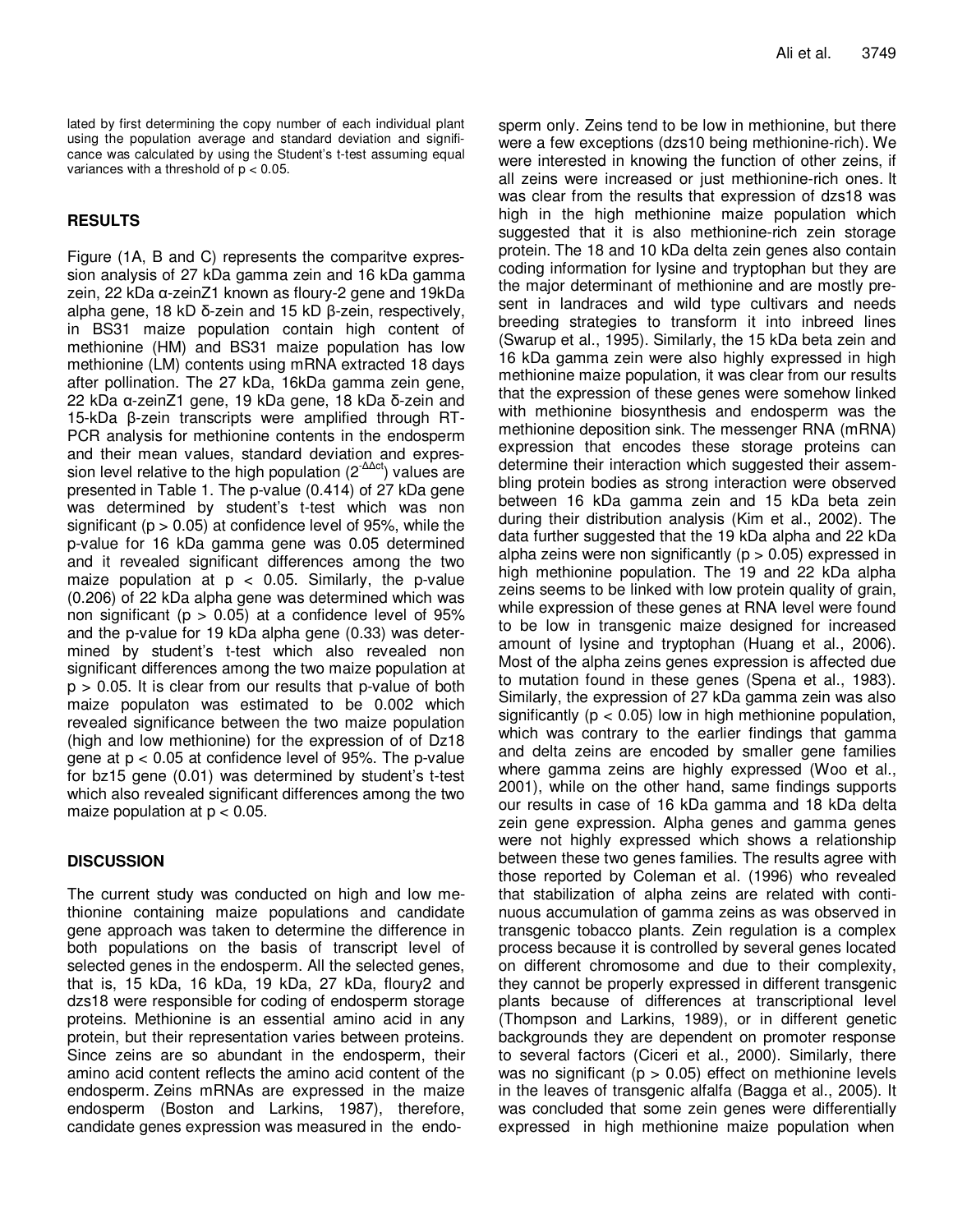





**Figure 1.** Expression profile of candidate genes in BS31 high methionine and BS31 low methionine endosperm.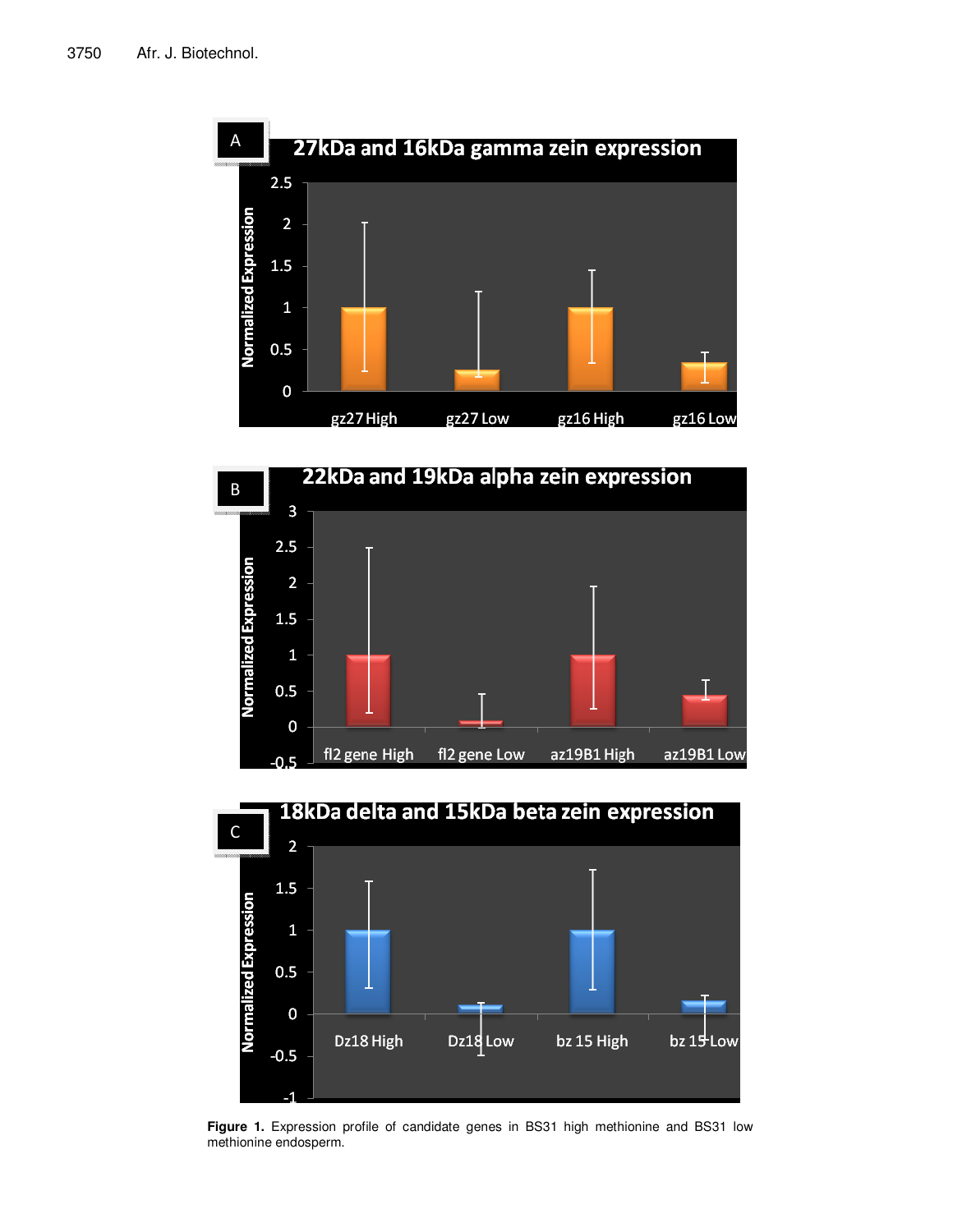| Gene             | <b>Population</b> | <b>Mean</b> | <b>Standard</b><br>deviation | $(2^{-\Delta\Delta ct})$ | p-value |
|------------------|-------------------|-------------|------------------------------|--------------------------|---------|
| gz27             | BS31 HM           | 7.78        | 2.68                         | 1                        | 0.414   |
|                  | BS31 LM           | 9.76        | 5.48                         | 0.25                     |         |
| gz16             | BS31 HM           | 7.25        | 1.41                         | 1                        | 0.05    |
|                  | BS31 LM           | 8.82        | 1.18                         | 0.33                     |         |
| Floury-2 $(f 2)$ | BS31 HM           | 6.21        | 3.48                         | 1                        | 0.206   |
|                  | BS31 LM           | 9.86        | 6.16                         | 0.07                     |         |
| az19B1           | BS31 HM           | 4.11        | 2.56                         | 1                        | 0.33    |
|                  | BS31 LM           | 5.31        | 1.43                         | 0.43                     |         |
| Dz18             | BS31 HM           | 3.47        | 1.76                         | 1                        | 0.002   |
|                  | BS31 LM           | 6.75        | 1.01                         | 0.10                     |         |
| bz15             | BS31 HM           | 14.34       | 2.07                         | 1                        | 0.01    |
|                  | BS31 LM           | 17.02       | 1.31                         | 0.15                     |         |

Table 1. Comparitive value (2<sup>-∆∆ct</sup>) of candidate genes in BS31 high and low methionine maize populations (the results are an average of three replicates).

compared to low methionine maize populations which indicated linked coordination of methionine content with zein storage genes.

# **Conclusions**

Enhanced methionine content is linked with higher expression of delta zeins and results in more accumulation of methionine. All zein genes do not express for high methionine content, some have neutral interaction with methionine. Expression of beta and delta zeins showed their interaction with methionine content and are important for methionine accumulation. Alpha zeins are linked with low quality of grain as their expression is low in high methionine lines which may be due to some mutation present in the genes. If gamma zeins are fully expressed, methionine content can be increased in the endosperm.

## **Recommendations**

Delta zeins content in maize endosperm could be enhanced through plant genetic engineering or breeding techniques. Expression level of methionine synthesis genes could be also studied in vegetative parts. Also, different enzymes can be investigated for their detailed role in methionine biosynthesis. The 27 kDa gamma gene could likewise be investigated with further methionine enhanced maize lines.

## **ACKNOWLEDGEMENTS**

The authors expresses genuine thanks to the Iowa State University, Ames Iowa, USA and USDA for providing research facilities at their laboratories and Higher Education Commission of Pakistan (HEC) for financial support.

#### **REFERENCES**

- Bagga S, Potenza C, Ross J, Martin MN, Leustek T, Sengupta-Gopalan C (2005). A transgene for high methionine protein is posttranscriptionally regulated by methionine. In Vitro Cell. Dev. Biol. 41: 731-741.
- Bagga S, Adams H, Rodriguez F, Kemp JD, Sengupta-Gopalan C (1997). Coexpression of the maize delta-zein and beta-zein genes results in stable accumulation of delta-zein in endoplasmic reticulumderived protein bodies formed by beta-zein. Plant Cell, 9: 1683-1696.
- Boston RS, Larkins BA (1987). Control of maize zein gene expression. In JK Setlow,ed, Genetic Engineering, Principles and Methods. Plenum Press, New York. pp. 61-74.
- Ciceri P, Castelli S, Lauria M, Lazzari B, Genga A, Bernard L, Sturaro M, Viotti A (2000). Specific combinations of zein genes and genetic backgrounds influence the transcription of the heavy-chain zein genes in maize opaque-2 endosperms. Plant Physiol. 124: 451-460.
- Coleman CE, Herman EM, Takasaki K, Larkins BA (1996). The maize gamma-zein sequesters alpha-zein and stabilizes its accumulation in protein bodies of transgenic tobacco endosperm. Plant Cell, 8: 2335- 2345.
- FAO/WHO/UNU (1985). Energy and protein requirements. Report of a joint FAO/WHO/UNU Expert Consultation. WHO, Geneva.
- Featherston WR, Rogler JC (1978). Methionine-cystine interrelations in chicks fed diets containing suboptimal levels of methionine. J. Nutr. 108: 1954-1958.
- Glover DV, Mertz ET (1987). Corn. In: Olson RA, Frey KJ (Ed.). Nutritional quality of cereal grains: genetic and agronomy improvement. Madison: ASA. pp. 183-336.
- Holger H, Kreft O, Maimann S, Zeh M, Hoefgen R (2004). Current understanding of the regulation of methionine biosynthesis in plants. J. Exp. Bot. 55: 1799-1808.
- Huang S, Frizzi A, Florida CA, Kruger DE, Luethy MH (2006). High lysine and high tryptophan transgenic maize resulting from the reduction of both 19- and 22-kDa alpha-zeins. Plant Mol. Biol. 61: 525-535.
- Kim CS, Woo YYM, Clore AM, Burnett RJ, Carneiro NP, Larkins BA (2002). Zein protein interactions, rather than the asymmetric distribution of zein mRNAs on endoplasmic reticulum membranes, influence protein body formation in maize endosperm. Plant Cell, 14: 655-672.
- Kirihara JA, Petri JB, Messing JW (1988). Isolation and sequence of a gene encoding a methionine-rich 10-kDa zein protein from maize. Gene, 71: 359-370.
- Larkins BA (1986). Modification of proteins encoded by seed storage protein genes. Tailoring genes for crop improvement: an agricultural perspective. pp. 163-167.